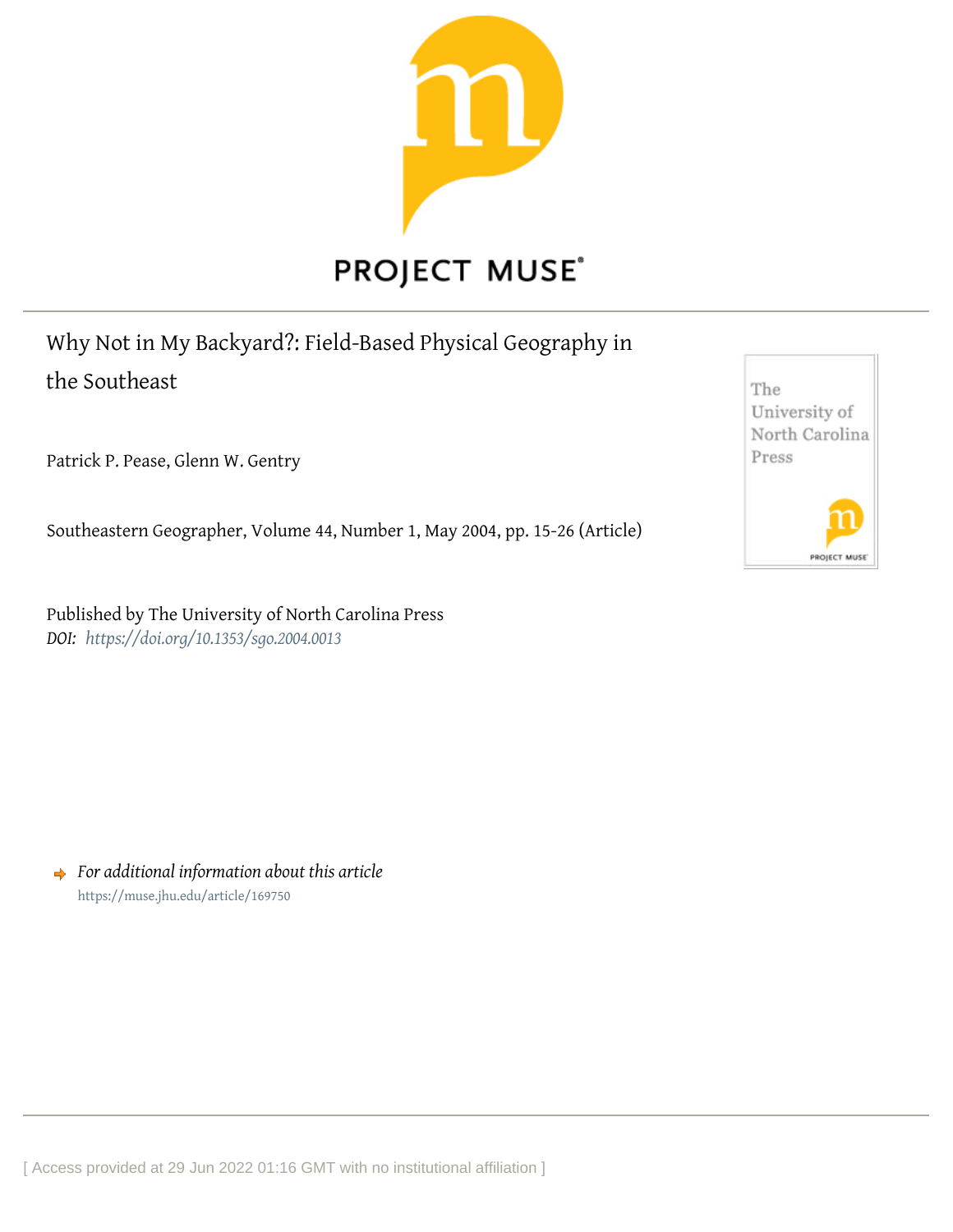

# **Why Not in My Back Yard?**

**Field-Based Physical Geography Research in the Southeast**

#### **PATRICK P. PEASE**

*East Carolina University*

**GLENN W. GENTRY**

*East Carolina University*

*Observations that submissions of physical geography research to the* Southeastern Geographer *have been low prompted us to question if the Southeast is understudied by physical geographers relative to other regions. We reviewed over π,≠≠≠ articles in eleven journals to estimate the frequency and types of field-based research being done. We also reviewed the online publication lists of physical geographers living in the Southeast to determine where they conduct their research. Based on the journal articles reviewed, π≤% of the field sites were in international locations. Of the ≤∫% that used U.S. field sites, only ∫.∂% (≤.≥% of the total) were in the Southeast. Given that the* Southeast makes up over 12% of the land area *and is home to ≥π% of the geography programs in the U.S., the concentration of research in the area is low. Aside from being understudied, field-based research in the Southeast is also unevenly distributed. North Carolina and Georgia were the most studied states. North Carolina was the most frequently used location for geomorphology studies and Tennessee was cited most often for biogeography. Kentucky and South Carolina were the least studied states. Few researchers from states outside the SEDAAG region come into the Southeast to conduct research. At the same time, a significant portion of the research efforts of geographers living in the Southeast have been put*

*toward field sites in other states and countries. The resulting lack of focus on the unique environments of the Southeast is limiting our knowledge of the region.*

key words: physical geography, southeastern U.S., field research, research trends, representation

#### **INTRODUCTION**

Self-reflection is common among geographers (Moss 1979; Baker and Twidale 1991; Brunn 1997; Rediscovering Geography Committee 1997; Guy, 1999; Orme 2000; Cutter et al. 2002; Thrift 2002; Ferguson 2003). The exercise of selfexamination helps us to contextualize the evolution of our discipline and, to a limited extent, predict and shape its future. This article developed out of comments by the new editors of the *Southeastern Geographer* about a relative dearth of physical geography articles in the journal (Lecce and Alderman this issue). Although a multidisciplinary journal, the *Southeastern Geographer* has, in practice, been mostly an outlet for research in human geography. On an annual basis, physical papers have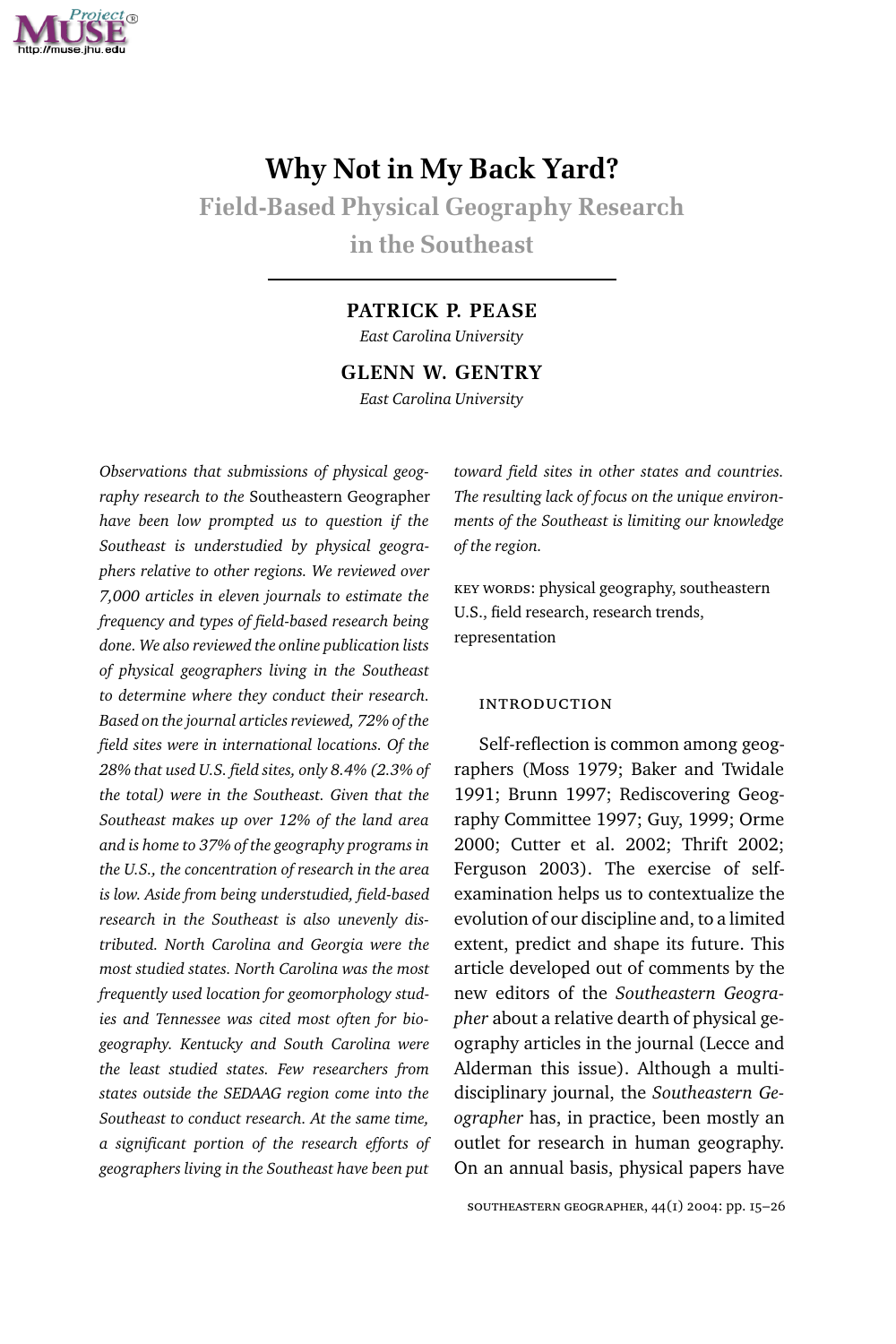averaged only about 20% of the journal's articles. After rising to about 40% during the late 1980s and early 1990s physical papers are again in sharp decline, falling to about 17% for the past five years (Lecce and Alderman this issue). The number of submissions is slightly below the norm when compared to the number of physical geographers in southeastern departments, which averages about 26% of faculty in geography departments.

Given this, we began to wonder if the relative dearth of submissions of physical geography articles to the *Southeastern Geographer* is indicative of field-based physical geography activity in the Southeast as a whole. This paper is focused around, and attempts to address, some of the questions that we began to ask: Is the Southeast studied by physical geographers as much as other regions in the U.S.? What places in the Southeast are most and least studied? Who is doing research in the Southeast and what are southeastern geographers doing? None of these questions are particularly easy to answer, but addressing them may lead to an improved understanding of the presence of southeastern physical geography in the larger discipline.

Graf (1984) referred to the Southeast as an invisible region of American geomorphology, citing the early lack of major universities in the south as a reason for the historically few geomorphology research projects conducted in the region. More directly important than the lack of universities would have been the associated scarcity of geomorphologists in the area (Costa and Graf 1984). It seems reasonable that a similar pattern would exist for all fields of physical geography. Since Graf's 1984 study, there has been a significant growth in geography programs in southeastern states (Wheeler 1996). Although the growth of major university programs and the associated increase in physical geographers in the region has almost surely led to increased local research, the increase has not fully translated into an equitable representation of the Southeast in the subfields of physical geography.

The status of the southeastern landscapes in physical geography is important because a lack of prominence in the discipline means a loss of representation. The unique environments of the Southeast have historically played a minor role in our overall understanding of physical geography; yet reversing this trend would enrich both general knowledge and theoretical developments in physical geography. Location influences theory (Graf 1984) and so a lack of work on the landscapes within the Southeast leads to an underrepresented influence that the region will have on the development of ideas in physical geography. As integrated landscape studies become more prominent (cf., Smith et al. 2002), a varied and representational set of field sites becomes increasingly important and necessary. Following suite, processes need to be understood within the context and scale of the Southeast since the uniqueness of its environments require individualized understanding of processes and interactions specific to the region (cf., Phillips 1999, 2004).

# data collection

For this project we selected the boundary of the Southeastern Division of the Association of American Geographers  $(SEDAAG)^1$  as our study area. Although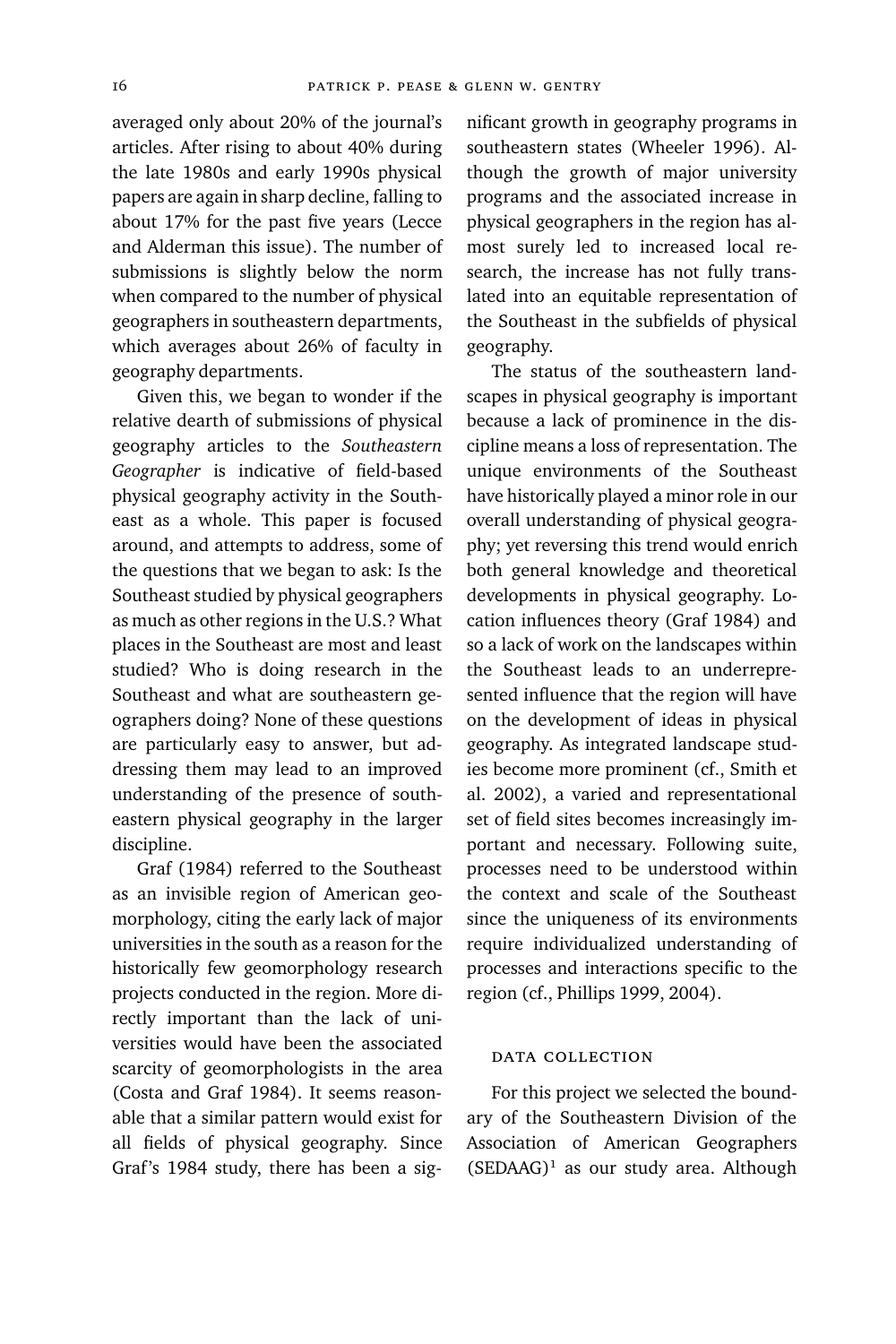somewhat arbitrary, it is a reasonable grouping that we believe is representative of the southeastern U.S. Two methods were used to collect data for this study. The first was a search of journal articles with field sites within the Southeast. Journal content searches are a common method for studies concerning research trends and, despite some of its shortcomings and the labor intensive nature this exercise, yields reasonable results (Turner and Meyer 1985; Dwyer 1997; Groop 1997; Gregory et al. 2002). The second method looked at research by geographers living in the Southeast by reviewing online publication lists of individual faculty in the region. This method relied entirely on the comprehensiveness of both departmental and individual web pages.

We classified papers into the standard subdisciplines of geomorphology, biogeography, and climatology. In searching through thousands of articles it became obvious that such divisions are inadequate to fully capture the range of topics researched by physical geographers (cf., Gurnell and Petts 2002). Nonetheless, it is a convenient, if not robust, approach to categorizing and simplifying an otherwise anfractuous dataset. In addition, we focus mostly on comparisons between geomorphology and biogeography, largely leaving climatology to a separate commentary.

### *Journal Searches*

The search of journals was both fruitful and problematic. We reviewed 10 years of articles (1994-2003) from eleven journals that were identified, with the help of colleagues, as common publishing outlets for geographers. Three were dominantly geomorphology journals (*Geomorphology, Earth Surface Processes & Landforms,* and

*Catena*), three were mostly biogeographical in nature (*Journal of Biogeography, Landscape Ecology,* and *Natural Areas Journal*), two were specifically climate journals (*Journal of Climate* and *Climate Research*), and three were oriented toward general physical geography (*Physical Geography, Southeastern Geographer,* and *Annals of the Association of American Geographers*). These journals include both domestic and international outlets. Although we already knew that the *Southeastern Geographer* had a low percentage of physical papers, we felt it still likely represented an obvious outlet for work focused in the southeastern U.S. The *Annals of the AAG* is also notoriously lacking in physical papers, but was included since it is considered a flagship interdisciplinary journal for geography within the U.S. Articles were searched first by title. If a site location was not clear from the title, the abstract was consulted. The text of the articles was searched, if possible, for field sites if one was not indicated in the title and abstract. Articles were categorized by the state in which they were conducted. If the study did not have a field site, it was listed as such (papers involving theory, for example). If we were unable to identify either a field site or the lack of a field site, then the article was listed as unknown. The preferred method of searching was the use of online databases (Science Direct, Ingenta, Jstor, and publishers' webpages). Most databases allowed for keyword searches of the contents. We used the state names as keywords as well as Appalachian, southeastern, Southeast, south east US, and Gulf States. These yielded short lists that were then examined manually to determine if they met the criteria. Online searches of titles were available for all of the journals except the *Southeastern*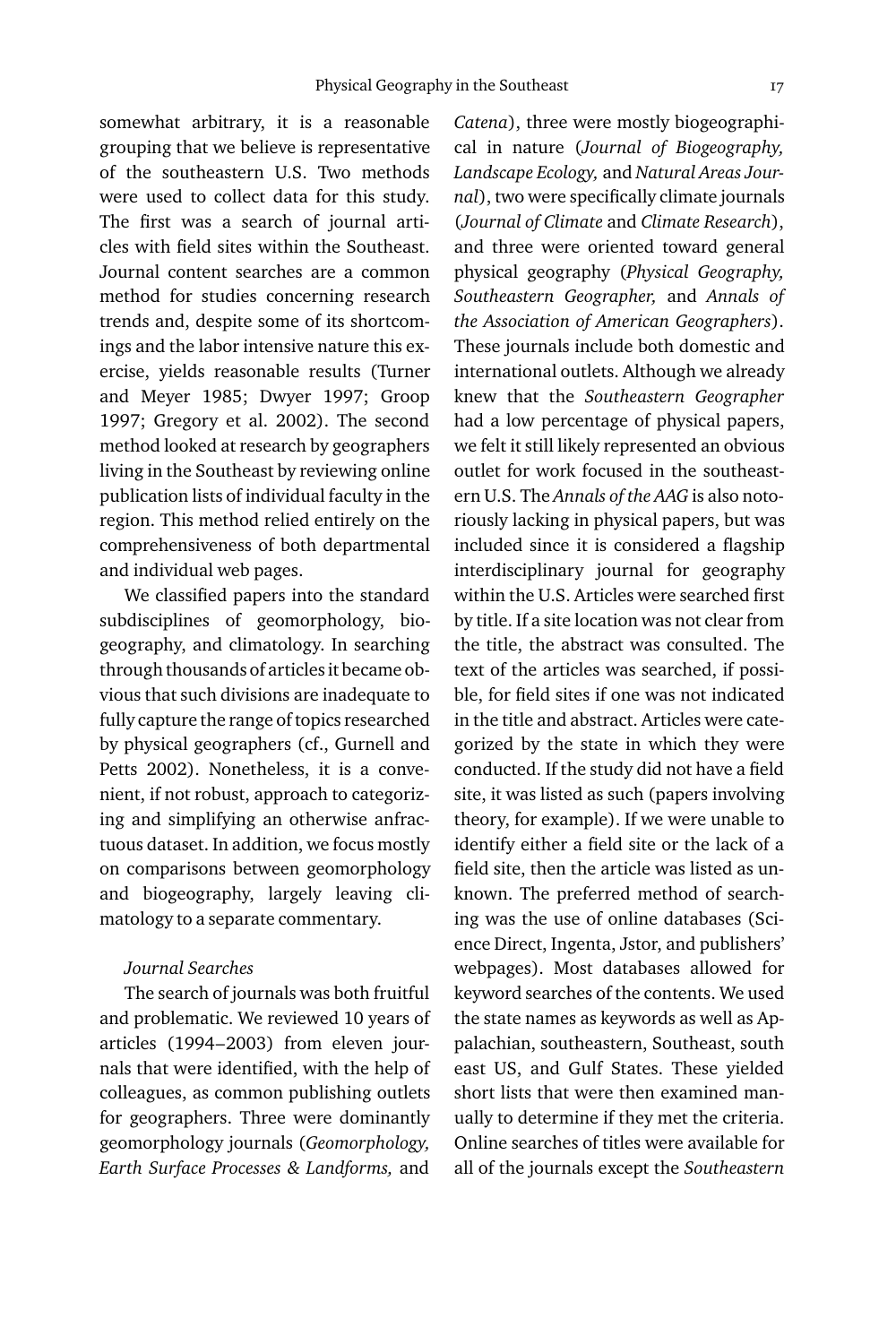*Geographer*, which was searched entirely by hard copy. When such searches did not allow for full-text viewing online, secondary searches of hard copies of the journals were done for articles that did not clearly identify a field site in the title. In most cases, a combination of different searchable data bases or a combination of online materials and hard copies had to be used to fully review each paper and to get the full data set. *Natural Areas Journal* was available for only eight years, but all other journals were reviewed for the past 10 years.

Articles were classified as having field sites within the SEDAAG region, outside the SEDAAG region (but in the U.S.), or in international locations. For articles with field sites in the Southeast, additional data were extracted including state(s) where the field site was located, author's affiliation, and type of research. Only first authors were considered to prevent duplication of articles in the final count. In addition, only authors associated with geography or geography-combined departments were considered for most analyses. A large number of biogeographical studies, for example, were excluded because author affiliations were departments of biology or environmental science. Although these certainly represent research in the Southeast, we are interested in what geographers are doing in the Southeast. We acknowledge that geographers might work in other departments, but that situation is likely of minor relevance.

#### *Vita searches*

The second method was designed to better understand what researchers in the Southeast are doing. For this we reviewed all the available online web pages of physi-

cal geographers in the SEDAAG region. Information regarding field sites was determined from article titles on research pages or vitas. All degree-granting geography departments or combined geography departments were considered. Only physical geographers were included. Researchers identifying themselves as specializing in another area of geography or in another discipline (e.g., geology or archaeology) were not included. Although most faculty did provide lists of published papers, a portion of individuals, and in a few cases, whole departments, did not. They could not be included in the dataset. We attempted to review all research published during the 10-year period, 1994-2003. Some individuals had more limited lists, either because they were new faculty who had not been publishing for that length of time, or they included only a short list of "recent" or "select" publications. Only published articles in peer-reviewed journals or book chapters were included. Books and non-reviewed articles were excluded. The field location of the research was recorded for those articles that identified a field location in the title. Others were classified as having no field location if the study clearly did not specify the location of the study. All others were labeled as unknown.

# data results and discussion

Of the 7,396 articles reviewed in the eleven journals, just 3,552 (48%) clearly identified a field location as an important component of the work. The articles that did not identify field sites were comprised of works of theory or methodology that often did not require a primary data set, or in which the use of a small amount of field data was almost inconsequential to the re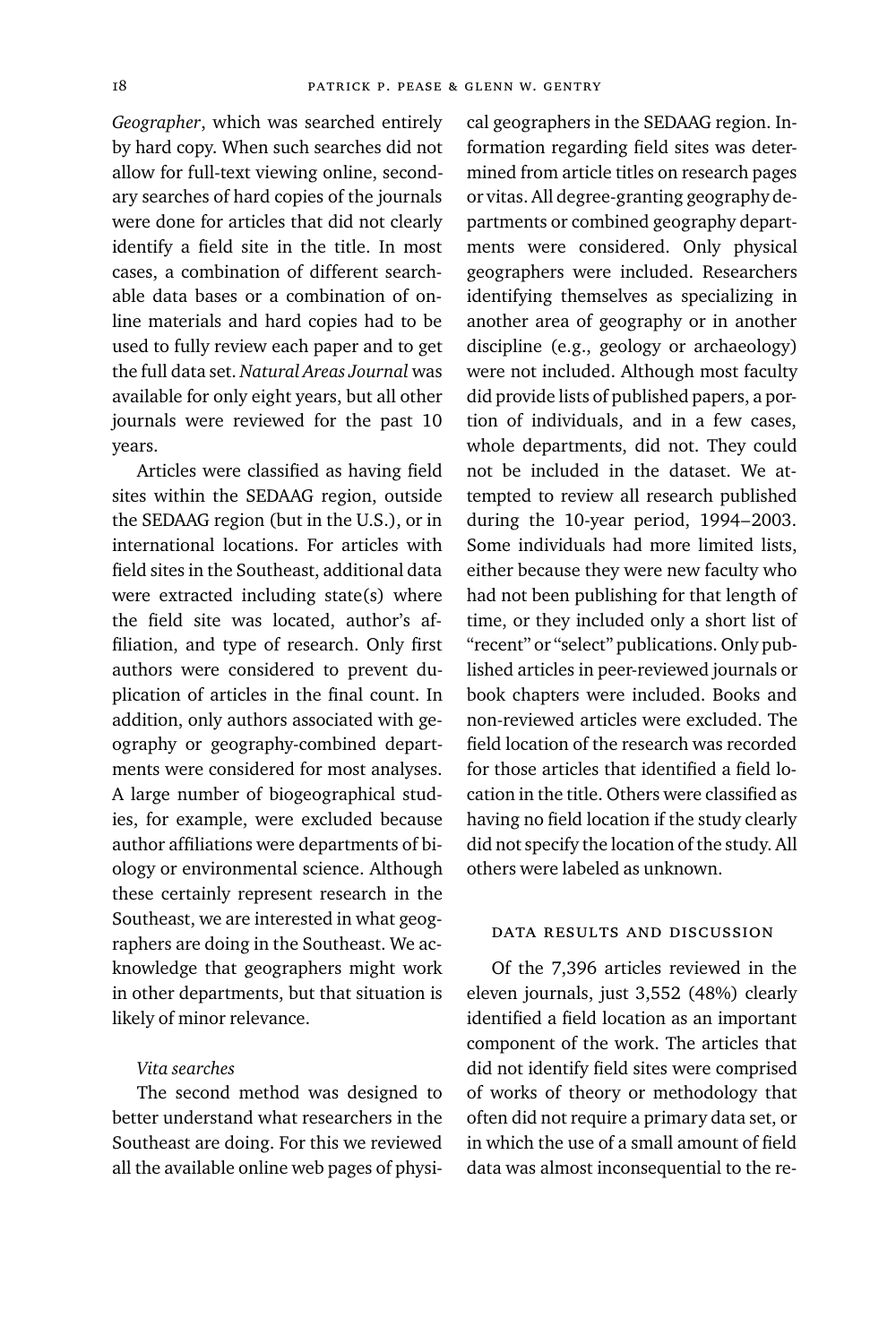search. Other research was based on laboratory experiments or computer modeling and did not draw upon field-based data. Of the articles with identifiable field sites, most (72%) were done internationally. Twenty-eight percent of the field sites were in the U.S. and only 8.4% of U.S. papers (2.3% of the total) were conducted by geographers in the Southeast. Of the ∫.∂% of the papers using southeastern field sites, geomorphology was most prevalent making up 40% of the articles, with biogeography and climatology each making up 30%. Climate research created the most significant problem in the data set because the research often used large study areas that were too expansive to be clearly identified as research in or about the southeastern U.S. Those studies instead tended to be large in scope and we included them only if they limited themselves to, or were overwhelmingly dominated by, data from southeastern states. Such site locations identified as U.S. or North America were not included. The other issue with climate research was that the studies were not location-based, in most cases, in the same way as geomorphology and biogeography. Most climate studies relied on climate station data, removing the researcher from "on site" observation. In most cases, the appearance of a particular state as a study site referred solely to the location of one or more monitoring stations from which data were used. The locations of the stations were, in essence, a proxy for field sites.

Although most papers using southeastern field sites were authored by researchers affiliated with universities in the Southeast, 14.5% of the articles were authored by people living in other states. In several of those cases, however, we knew

that the papers were authored by people who had recently left the Southeast and were finishing work they had started before they moved. A true representation would indicate, therefore, that the vast majority of research in the Southeast is done by local researchers.

In addition to the outflow of research efforts, the use of southeastern field sites can be influenced by the degree of influx of new faculty to the region. Newly transplanted faculty, who are typically at the assistant professor level, often take several years to finish existing work and develop local research sites. This does not appear to be a major influence in the Southeast. We examined the faculty lists of all degreegranting geography and geography-combined departments in the SEDAAG region as a surrogate indicator of the time faculty have had to establish local research. Although most assistant professors did come to the Southeast from other regions, physical geography faculty in the Southeast are actually well established, with 68% of the faculty holding the rank of associate professor or professor. A high number of associate and full professors suggests that most researchers in the Southeast have had ample time to develop local research, but have not done so for other reasons.

#### *Variations within the SEDAAG region*

Whereas the amount of field research done by geographers in the Southeast is relatively disproportional nationally, the distribution of that work throughout the southeastern states is as equally disproportional (Fig. 1). North Carolina and, to a lesser extent, Georgia were the most common field locations in the Southeast for physical geography studies. Kentucky and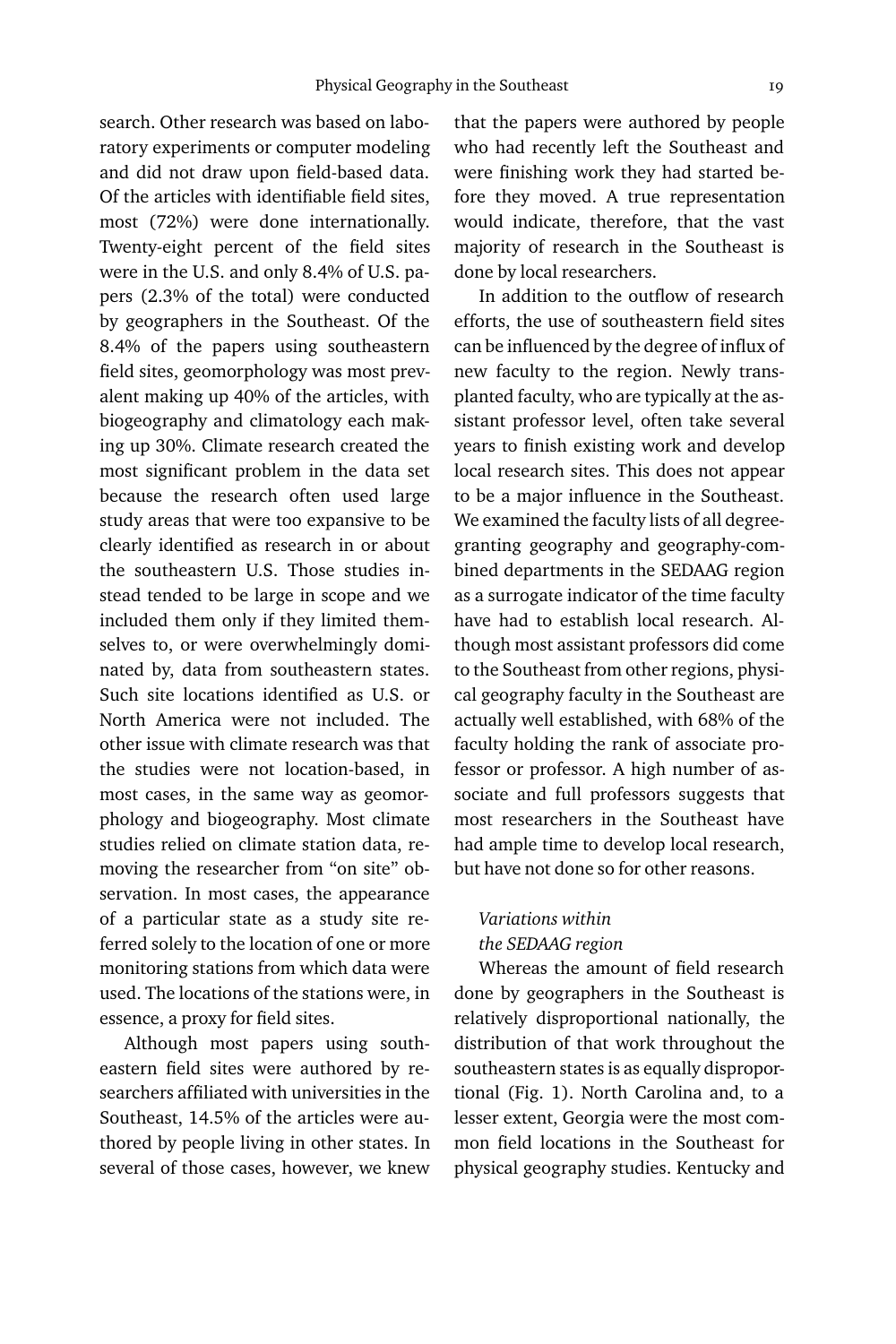

*Figure ∞. Maps showing the distribution of physical geography research in the southeast based on a survey of 7,396 journal articles.*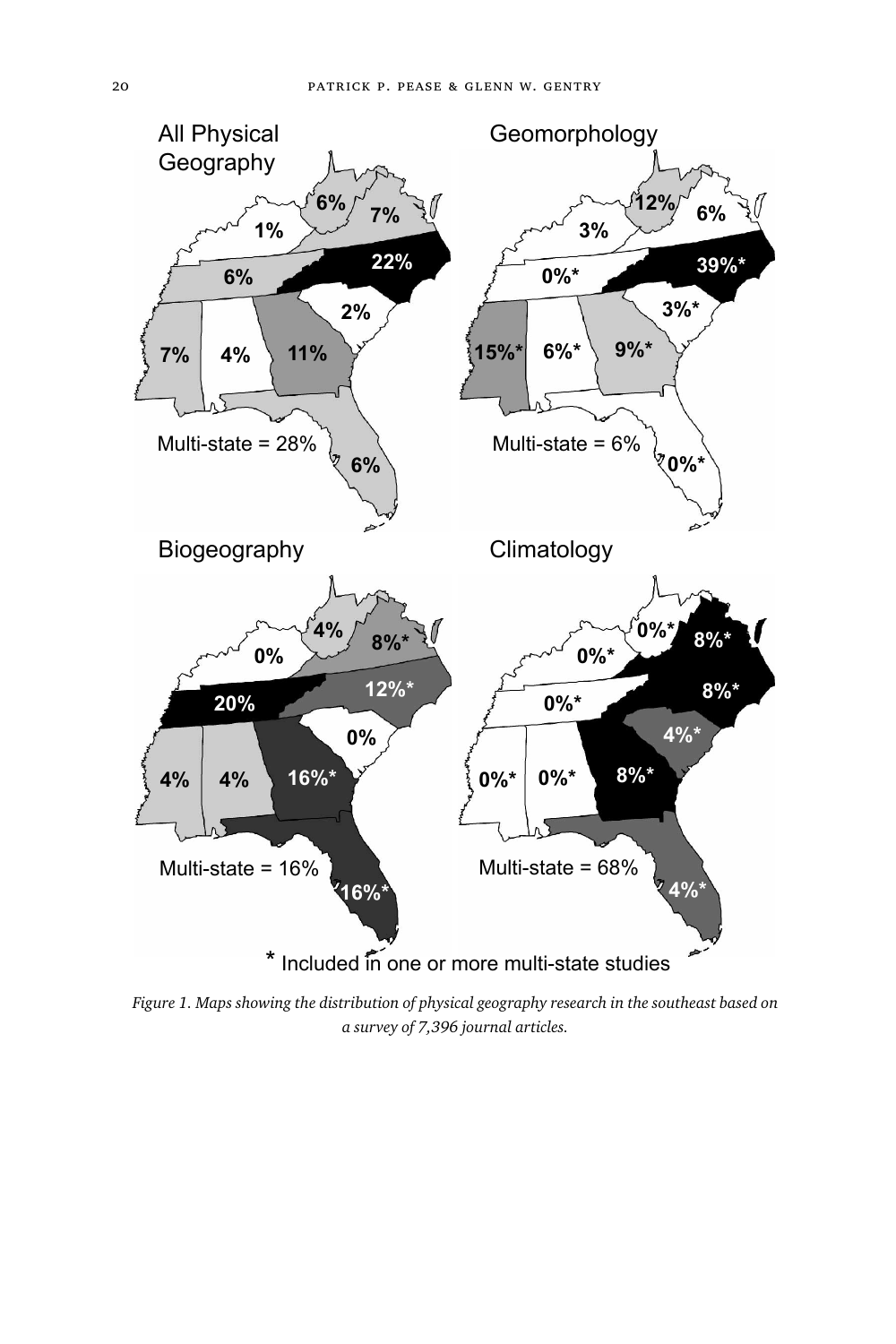South Carolina represented the least studied states. The prominence of North Carolina results from its popular use in fieldbased geomorphology research; accounting for 39% of geomorphology articles from the journals we reviewed (Fig.  $1$ ). Mississippi was the second most studied state for geomorphology, accounting for 15% of the field-based articles. Kentucky, South Carolina, Tennessee, and Florida were the least represented locations for geomorphology (Fig. 1). The absence of research indicated in Figure 1 in Tennessee and Florida is misleading because field sites in both states were used in multisite/multi-state geomorphic studies. Furthermore, readers should bear in mind that we surveyed only 11 journals. Zero percent only indicates a relatively low concentration of research, not necessarily a complete absence. Geomorphology articles were dominated by fluvial topics; half of the geomorphology articles surveyed fit this category. Nearly one quarter of the geomorphology articles dealt with soils and/or soil loss. Coastal, montane, and karst environments had equal representation, with 8% of the geomorphology articles each.

The distribution of biogeography field research was much different (Fig. 1). Tennessee was the most studied of the southeastern states, being home to field sites in 20% of the biogeography articles. The majority of the remaining studies were conducted in Georgia, Florida, and multi-state field sites. North Carolina also had a significant number of articles with 12%. Kentucky and South Carolina were again the least studied sites in the Southeast. There were two trends within the diverse range of research topics addressed in the biogeography articles surveyed. Flora is vastly more studied than fauna with forested environments receiving the most attention. Landcover change, especially as a consequence of human action, and landuse management were common themes of discourse.

As mentioned before, climate studies were dominated by multi-state studies driven by the use of regional climate station data sets. The journal searches revealed that 68% of the climate studies were regional in scale. Although no state represents a high proportion of climate research, Figure 1 clearly shows a focus on the coastal states from Virginia to Florida. This pattern of focusing climatic studies on the coastal Southeast is, surprisingly, not driven by studies of tropical storms and hurricanes. Instead, the single state and multi-state studies were a mixture of topics ranging from precipitation patterns to radiation budgets. Only a few studies dealt directly with tropical systems.

## *Southeastern Researchers and the Outflow of Research Effort*

Two converging phenomena are driving the relative absence of the use of the Southeast in research. First, very few people from outside of the region are doing work in the Southeast. This is in sharp contrast to the western and southwestern regions of the U.S., which we suspect see a disproportionately high number of people from other regions, the Southeast included, apply their efforts to those locations (Orme 2000). The second issue, revealed by our online vita searches, is that people living in the Southeast region often conduct research in other places in the U.S. and internationally. Only 38% of research done by people living in the Southeast was conducted using a location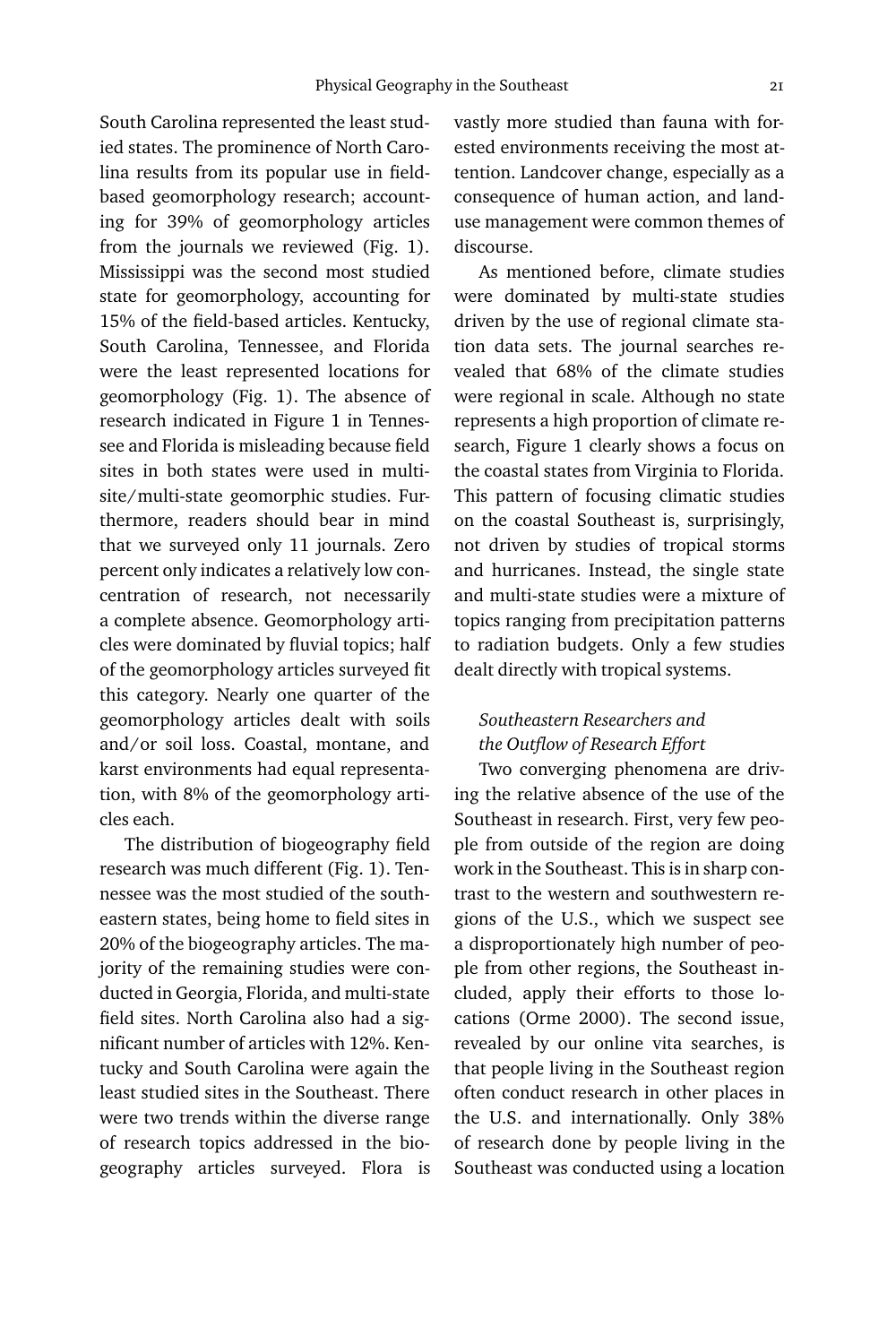

*Figure ≤. Map of the outflow of research efforts from the southeast to other states. Data are from online publication lists of southeastern geographers. The flow lines represent ∫≥ articles out of ≥π∫ articles with known field sites.*

in the Southeast (based on 378 published articles). Twenty-four percent was conducted internationally, and another 38% had no field site (or at least we were unable to identify one). Figures 2 and 3 provide a visual indication of the exportation of research efforts from the Southeast to other regions in the U.S. and the world. There is a clear and significant focus on work in the western states, with California and Arizona dominating. There is also a trend toward work in the Rocky Mountain region (Fig. 2). The international export of research effort spans an impressive number of countries and regions (Fig. 3). This speaks highly of the quality of researchers in the region, however, the issue still remains that a significant amount of intellectual effort is lost to the already understudied Southeast.

We are not implying that research in international locations is not positive or that the numerous other understudied regions of the world are less important than the Southeast. The exportation of research efforts by faculty in the Southeast leads to a greater dissemination of regional perspectives and allows for the return of external knowledge and experience. The unfortunate side effect of southeastern researchers not doing more local work, however, is that it does reduce our understanding of local environments in the Southeast. In effect, as we become more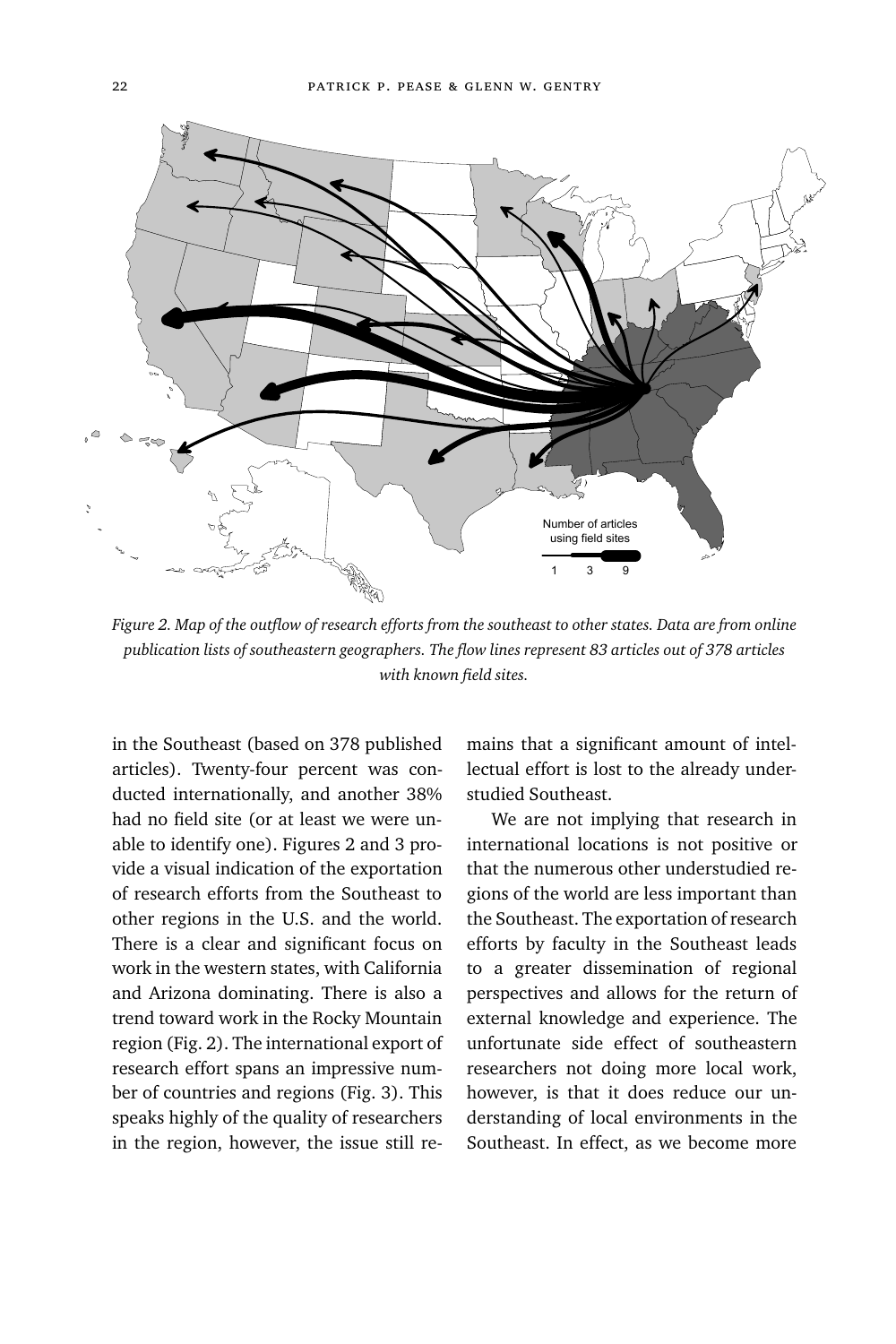

*Figure ≥. Map of the outflow of research efforts from the southeast to other countries. Data are from online publication lists of southeastern geographers. The flow lines represent 92 articles out of 378 articles with known field sites.*

knowledgeable of areas outside the region, we limit our, as well as others', knowledge of the Southeast.

## conclusions

The sentiment expressed in the title of this paper might be a bit melodramatic. Many might feel that 8% of field-based physical geography research in the U.S. being conducted in the Southeast is a reasonable number. However, when we consider that the 10-state SEDAAG region is home to 12% of the U.S. landmass and 37% of the geography departments (or geography-combined departments), the number seems unbalanced. Although we would hesitate to say the Southeast remains an ''invisible region'' (cf., Graf 1984) for physical geography, we do believe it is still understudied relative to other locations, most notably the Rocky Mountains and southwestern U.S. Ivester

(2004) provided similar findings in which he used Internet searches to map regions of what he termed ''geomorphic activity''. He found indirect evidence that most geomorphic activity in the U.S. occurred in southwestern states, the Rocky Mountain region, and north Atlantic states. He also found that the Southeast was one of the regions with the least amount of activity.

The Southeast is not devoid of field sites or researchers studying them. Biogeographical and landscape studies in the region are, when considering the journals we surveyed, popular with scientists outside the discipline. In fact, we found slightly more articles using southeastern field sites written by researchers in other disciplines than by geographers. Why is geography not taking the lead in embracing this research area? This question cannot be answered with our current data set, but we speculate that several issues may be at work.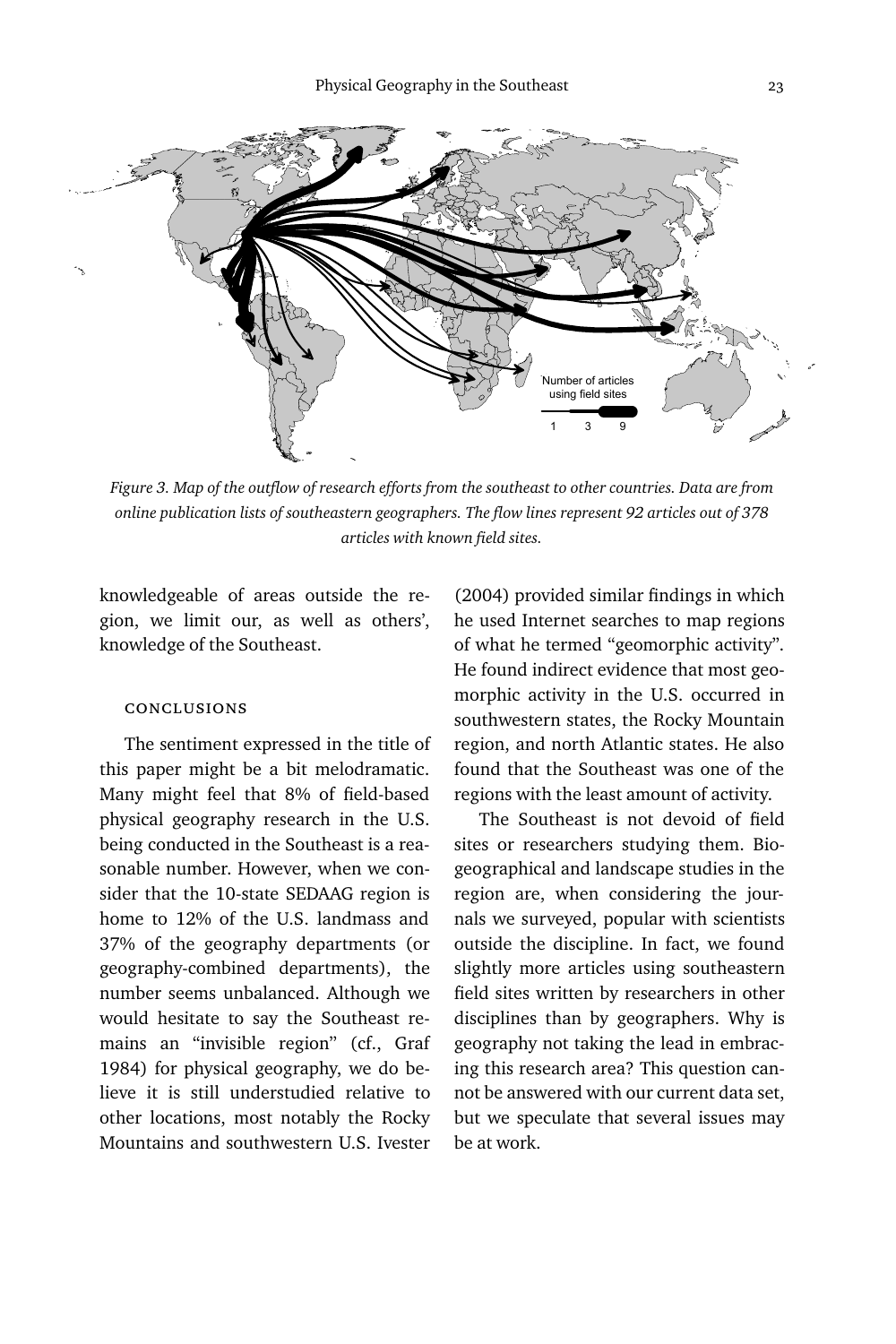One problem relates to perception and matches well with a general sentiment that is often heard from physical geographers; that there simply isn't much going on in the Southeast. From experience, we believe this to be especially true among geomorphologists (much less so with biogeographers) who tend to prefer the more dramatic landscapes of the west. Although the Appalachian Mountains and coastlines do offer dynamic environments, much of the flat, agricultural, coastal plain has a subtle appeal making it difficult to excite students. The difficulty in captivating students' enthusiasm creates motivations to look for field sites traditionally perceived as dynamic. This issue is exacerbated by the fact that what little work is being done in the Southeast is disproportionately focused on only a few areas, giving future physical geographers an increasingly skewed understanding of the Southeast. Other issues, such as relatively little public land and access to private property, might have an impact on research efforts in the Southeast. Issues of private land ownership are not, however, unique to the Southeast. Similar stories can be found in the midwestern and northeastern states, both of which appear to be more studied than the Southeast. Perhaps more important is the power of history. The Southeast has never been a major area of study in physical geography. The historical lack of focus and the diminished representation of the Southeast in literature and theory has, we suspect, created a self-fulfilling prophecy that inherently biases researchers toward other environments.

Of most concern is that all of this amounts to a marginalization of a southeastern perspective in our larger understanding of physical geography. If research gives landscapes a voice, then the voice of the Southeast is in danger of being absent in the generation of theory and the dissemination of perspective in physical geography. As the editors of the *Southeastern Geographer* call for more submissions of physical papers to the journal, we propose that it should also be a call for physical geographers of the region to take a second look at their back yards.

### acknowledgments

We thank the editors of the *Southeastern Geographer*, Derek Alderman and Scott Lecce, for their encouragement to write this paper and for comments on early drafts. We also thank Andrew Ivester of the Department of Geosciences, University of West Georgia for sharing the results of his unpublished research. Two anonymous reviewers are owed thanks for comments structural and technical that helped us improve the manuscript. Any errors of inclusion or omission are ours as well as any exaggerated sense of despair regarding the state of southern research.

#### **NOTES**

1. Puerto Rico is part of the SEDAAG region but was excluded from this study, in which we used the 10 states within the contiguous U.S. (Alabama, Florida, Georgia, Kentucky, Mississippi, North Carolina, South Carolina, Tennessee, Virginia, and West Virginia). Inclusion of Puerto Rico with the exclusion of the rest of the Caribbean region made little sense. Doug Gamble (this issue) makes a compelling argument for the inclusion of the Caribbean region in southeastern studies, but it was outside the scope of our argument. As such, the few articles that we found using Caribbean locations as field sites were categorized as international.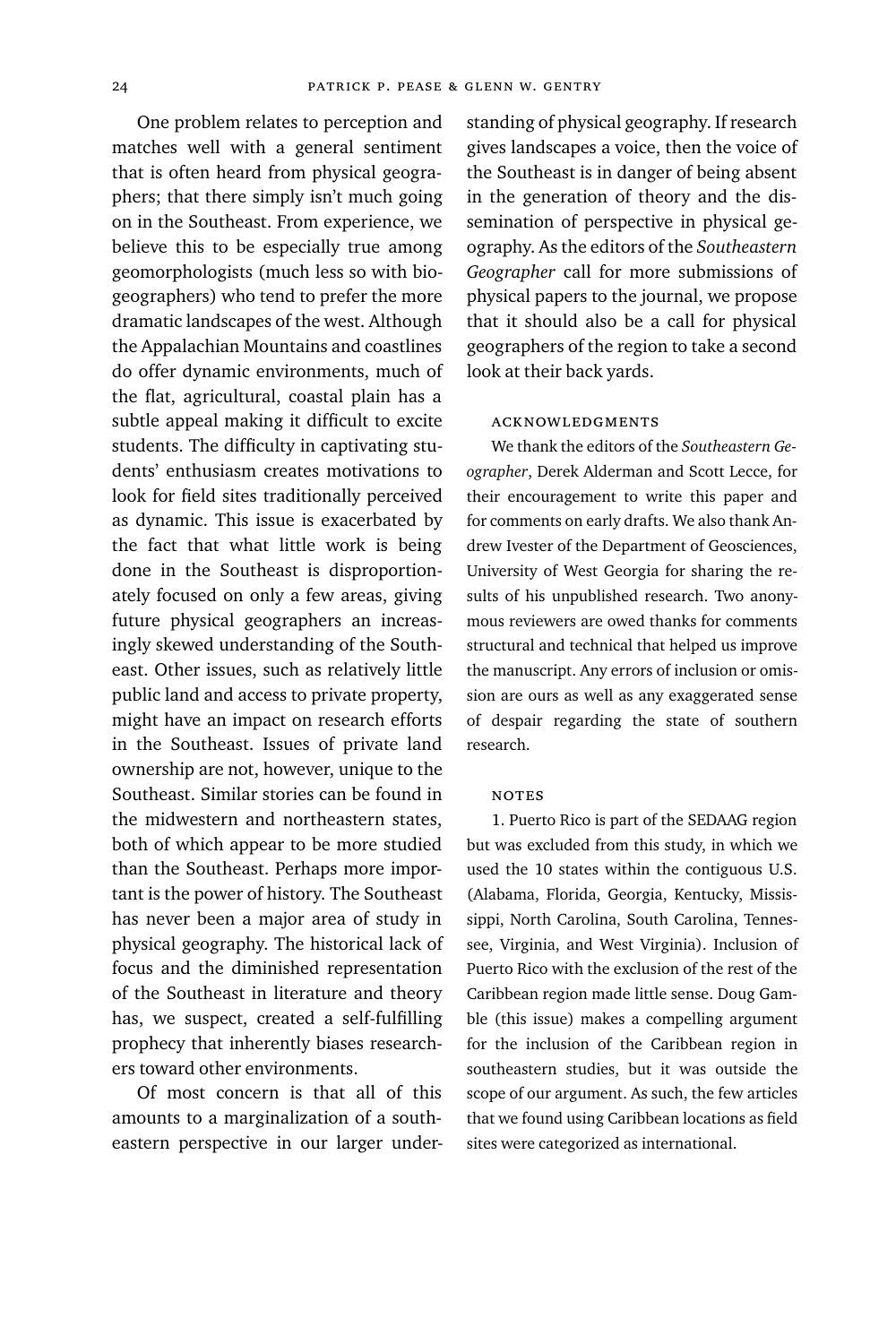literature cited

Baker, V., and C. Twidale. 1991. The reenchantment of geomorphology. Geomorphology 4:73-100.

Brunn, S.D. 1997. Support for, and impacts of, publishing in the *Annals of the AAG*: The authors and an editor speak. *Professional* Geographer 49(3):364-371.

Costa, J.E., and W.L. Graf. 1984. The geography of geomorphologists in the United States. *Professional Geographer*  $35(1):82-89.$ 

Cutter, S., R. Golledge, and W.L. Graf. 2002. The big questions in geography. *The Professional Geographer* ∑∂(≥):≥≠∑– 317.

Dwyer, O.J. 1997. Geographical research about African Americans: A survey of journals, ∞Ω∞∞–∞ΩΩ∑. *Professional Geographer* ∂Ω(∂):∂∂∞–∂∑∞.

Ferguson, R. 2003. Publication practices in physical and human geography: a comment on Nigel Thrift's 'The future of geography'. Geoforum 34(1):9-11.

Graf, W.L. 1984. The geography of American field geomorphology. *Professional* Geographer 35(1):78-82.

Gregory, K.J., A.M. Gurnell, and G.E. Petts. 2002. Restructuring physical geography. *Transactions, Institute of British Geographers* 27: 136-154.

Groop, R.E., and R.J. Schaetzl. 1997. Productivity profiles of PhD-granting geography departments in the United States: 1980-1994. Professional Geographer ∂Ω(∂):∂∑∞–∂∏∂.

Guy, J.T. 1999. The *Southeastern Geographer*: A regional journal? *Southeastern Geographer* 19(2):246-247.

Ivester, A.H. 2004. Personal Communication.

Lecce, S.A., and D.H. Alderman. 2004. The Southeastern Geographer: Looking back, looking forward. *Southeastern Geographer*  $44(1):1-7.$ 

Moss, R.P. 1979. On geography as science. Geoforum 10(3):223-233.

Orme, A.R. 2000. *Physical geography* comes of age. Physical Geography 21(6): 485-493.

Rediscovering Geography Committee. 1997. *Rediscovering Geography: New Relevance for Science and Society*, eds. Rediscovering Geography Committee, 28-46. Washington D.C.: National Academy Press.

Phillips, J.D. 2002. Global and local factors in earth surface systems. *Ecological Modeling* 149(3):257-272.

Phillips, J.D. 2004. Laws, contingencies, irreversible divergence, and physical geography. *Professional Geographer*  $56(1): 37–43$ 

Smith, B.J., P.A Warke, and W.B. Whalley. ≤≠≠≤. Landscape development, collective amnesia and the need for integration in geomorphological research. *Area* 33(4):409-418.

Thrift, N. 2002. The future of geography. *Geoforum* ≥≥:≤Ω∞–≤Ω∫.

Turner, B.L., and W.B. Meyer. 1985. The use of citation indices in comparing geography programs: An exploratory study. Professional Geographer 37:271-278.

Wheeler, J.O. 1996. Growth of faculty in geography departments in the Southeastern Division of the Association of American Geographers, 1985, 1995. Southeastern Geographer 16(2):216-217.

Wheeler, J.O. 1998. On the history of publications of the Southeastern Division, Association of American Geographers. Southeastern Geographer 18(2):150-166.

patrick pease is an Assistant Professor in the Department of Geography at East Carolina